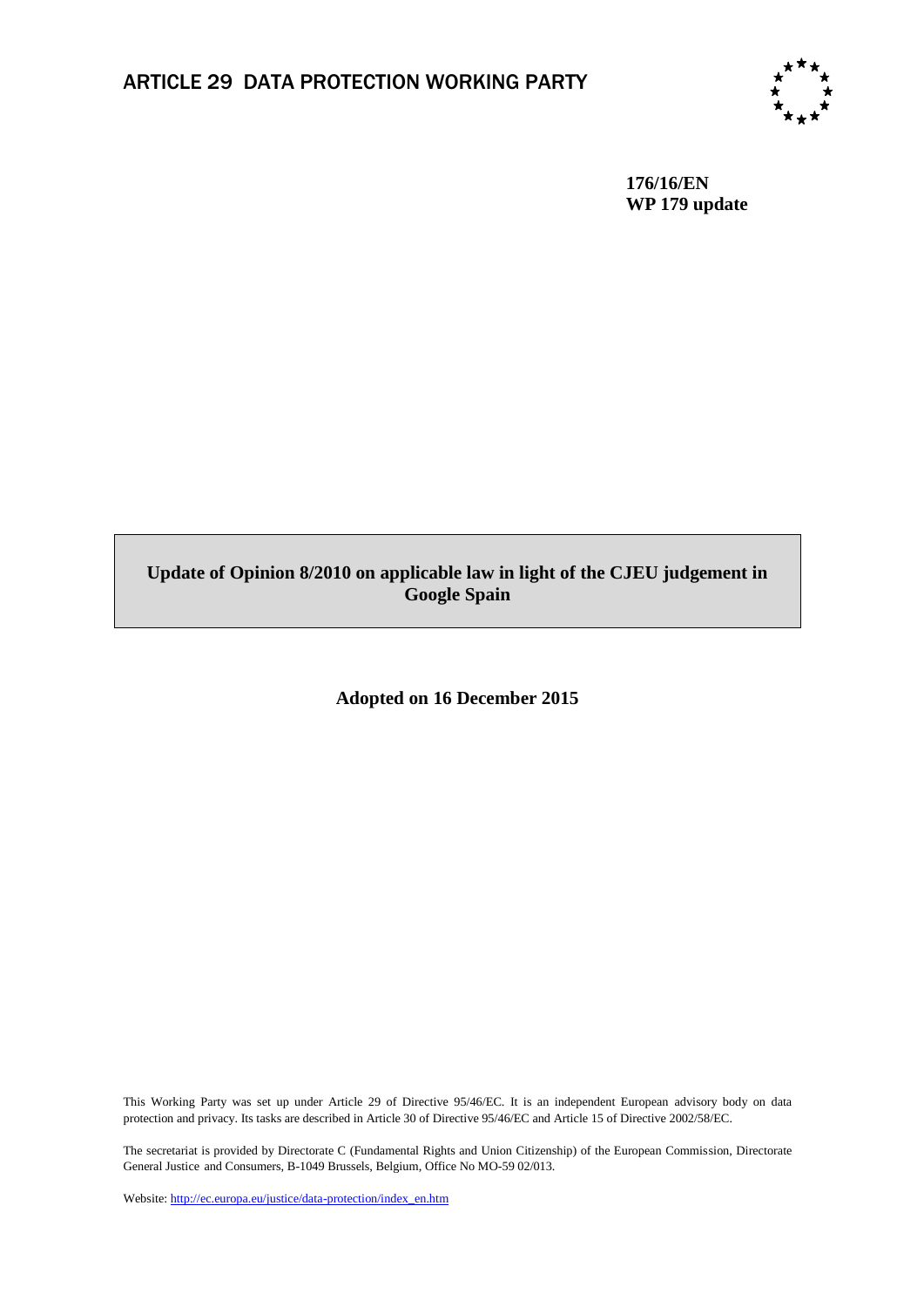# **Update of Opinion on applicable law<sup>1</sup> in light of the CJEU judgement in**  *Google Spain***<sup>2</sup>**

### **1. Introduction and main issues discussed in this guidance document**

In its judgement in *Google Spain* the Court of Justice of the European Union ('**CJEU**') found that the processing of personal data in question by the search engine operated by Google Inc., a US-based controller, was *'inextricably linked to',* and therefore was carried out *'in the context of the activities'* of Google's establishment in Spain, considering that the advertising and commercial activities of the Spanish subsidiary constituted the *'means of rendering the search engine economically profitable'.* On these grounds, the CJEU concluded that Spanish law applied to the processing in question.

The implications of the judgement are broader than merely determining applicable law in relation to the operation of the Google search engine in Spain.

- The judgement confirms the broad territorial reach of Article  $4(1)(a)$  of Directive  $95/46$ /EC (**Directive**')<sup>3</sup>: it applies EU law to data processing conducted by a foreign controller established outside the EU, which has a 'relevant' establishment in the EU triggering the application of EU data protection law. How far this broad territorial reach applies, however, raises many questions.
- In addition, questions also arise as to how to interpret the judgement in cases where the issue is not whether EU law or a foreign law applies, but whether the law of one EU Member State or the law of another Member State applies. The Directive provides that *'where the same controller is established on the territory of several Member States, he must take the necessary measures to ensure that each of these establishments complies with obligations laid down by the national law applicable'* (Art. 4(1)(a), second sentence). The question here therefore is whether, and to what extent, companies having a designated 'EU headquarters' (acting as a 'controller'), need only to comply with one national law within the EU or also with the laws of other EU Member States in which they may also have a 'relevant' establishment.
- Further, it is to be noted that even though the CJEU did not discuss in its judgement whether using a national domain name and/or using robots to collect information from European websites would trigger EU law on the basis of a *'use of equipment'* test under Article 4(1)(c), the judgement does not by any means exclude the possibility of activities of controllers having no establishment of any sort within the EU being subject to EU data protection requirements. Indeed, Article 4 of the Directive makes it clear that this can be the case.

The WP29 Opinion 8/2010 and, in particular, some of its examples (i.e. examples 5 and 11) should now be read in the light of the *Google Spain* judgement and of this new guidance document. In this guidance document the WP29 explores the first two of these

<sup>&</sup>lt;u>.</u>  $1$  A29 WP Opinion 8/2010 on applicable law (WP179).

<sup>2</sup> CJEU judgement of 13 May 2014 in case C-131/12, *Google Spain SL and Google Inc. v Agencia Española de Protección de Datos (AEPD) and Mario Costeja González ('Google Spain')*. In this guidance document we will also briefly discuss some elements of the CJEU judgement of 1 October 2015 in Case C-230/14, *Weltimmo s.r.o. v Nemzeti Adatvédelmi és Információszabadság Hatóság ('Weltimmo').*

<sup>3</sup> This has subsequently also been confirmed by the CJEU in the *Weltimmo* case, see paras 25 and 27.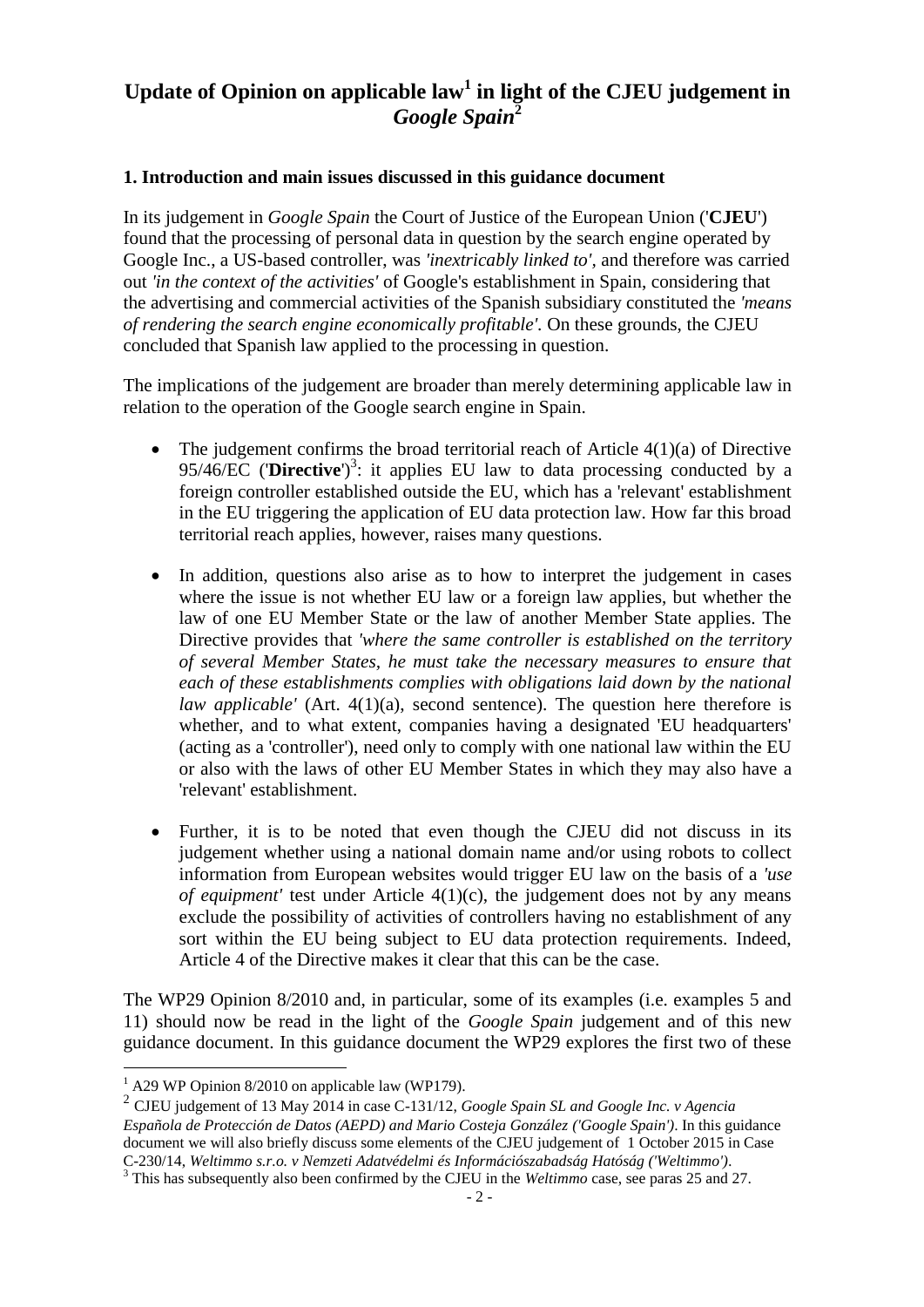questions, which are both linked to the way the CJEU interpreted the 'establishment' test in Article 4(1)(a) of the Directive.

#### **2. Implications of the CJEU judgement with regard to** *'context of the activities of an establishment'*

The first question answered by the CJEU in *Google Spain* concerned the 'establishment' test under Art. 4(1)(a) of the Directive, which says that the Directive will apply where processing is carried out *'in the context of the activities of an establishment'* of the controller on the territory of a Member State.

First, it must be recalled that, in line with recital 19 of the Directive and the guidance already provided in WP29 Opinion 8/2010, and as confirmed by the recent *Weltimmo* judgement, the notion of establishment has to be interpreted broadly. In para 41 of that judgement the CJEU emphasised that if the controller exercises *'a real and effective activity - even a minimal one'* - through *'stable arrangements'* in the territory of a Member State, it will be considered to have an establishment in that Member State.<sup>4</sup>

In the case of *Google Spain*, Google's search engine is provided by Google Inc., a USbased company, but Google does have an office in Spain, Google Spain SL, which promotes and sells online advertising space. The question to consider, therefore, was whether the personal data processed by the Google search index is processed *'in the context of the activities of an establishment'* in a Member State because of the activities of Google Spain SL.

The CJEU held that the Directive applies to processing by Google to provide search results in Spain, despite the fact that Google Inc. is based in California, and that it is Google Inc., rather than Google Spain, that provides search services in Spain. The Court rejected Google's argument that it was not conducting its search activities in Spain and that Google Spain SL was merely a commercial representative for its advertising activities. The Court recalled that Article  $4(1)(a)$  does not necessarily require the processing of personal data in question to be carried out 'by' the relevant establishment itself, rather that it is sufficient if the processing is carried out '*in the context of the activities'* of the establishment<sup>5</sup>.

The CJEU reasoned that the activities of the operator of the search engine and those of its establishment situated in the Member State concerned are *'inextricably linked'* to the processing carried out by Google Inc.'s search engine, arguing that the activities of Google Spain SL are the means of rendering the search engine economically profitable.<sup>6</sup> It is sufficient that Google Spain SL carries out advertising activities, these being linked to the business model of Google (selling advertising relevant to the results provided by the search engine). In other words, without the advertising activities, which are facilitated by Google Spain SL, and similar Google subsidiaries across the globe, it would not be economically feasible for Google to offer its search engine services. The search engine

<sup>4</sup> See in particular para 29 of the *Weltimmo* judgement, which emphasizes a flexible definition of the concept of 'establishment' and clarifies that *'the degree of stability of the arrangements and the effective exercise of activities in that other Member State must be interpreted in the light of the specific nature of the economic activities and the provision of services concerned.*'

<sup>5</sup> See *Google Spain* para 52, as also confirmed by para 35 in *Weltimmo*.

 $6$  See para 56 of the judgement.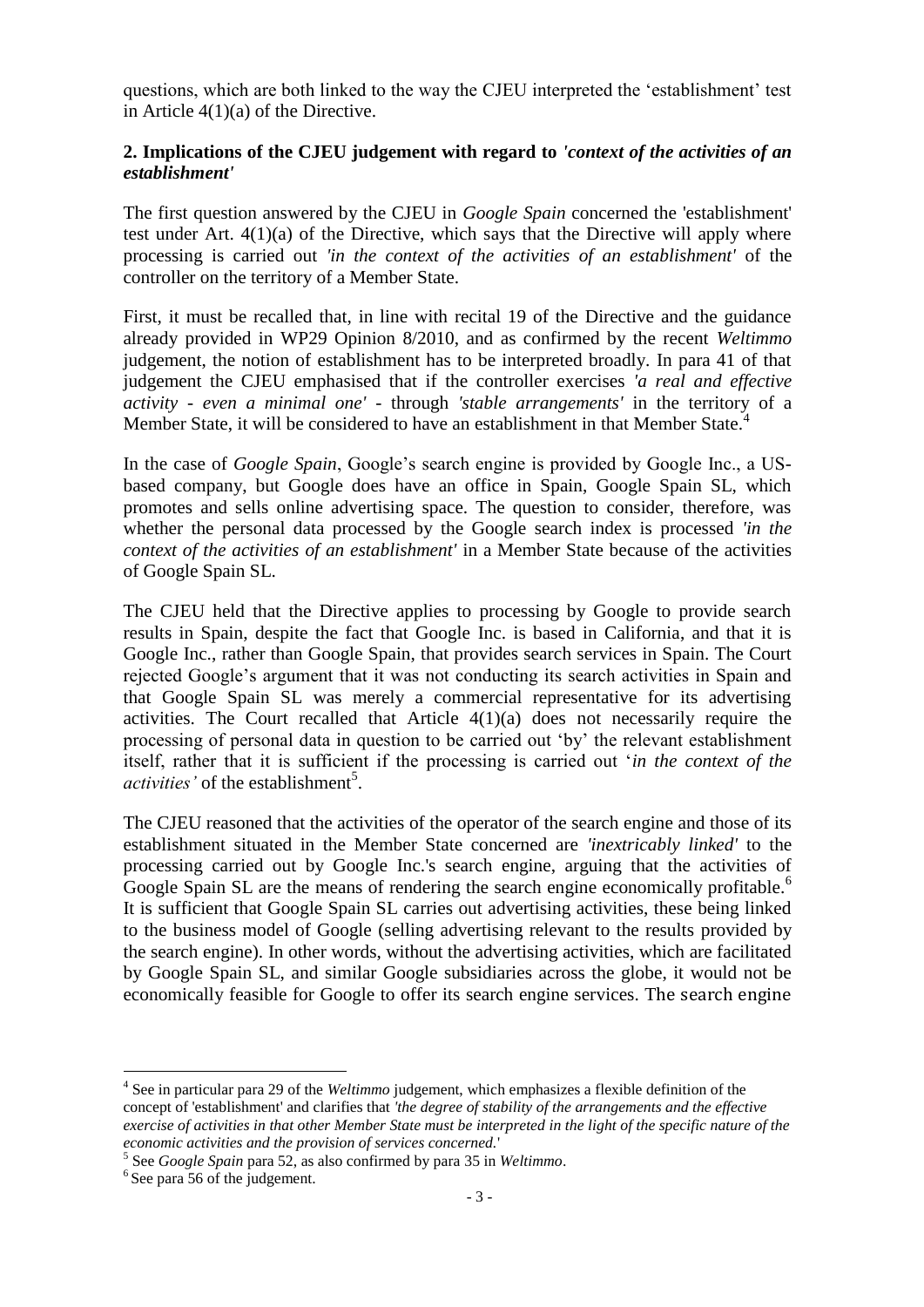activities carried out by Google cannot be separated from the generation of advertising revenue. 7

The Court thus concluded that *'the processing of personal data in question is carried out in the context of the commercial and advertising activity of the controller's establishment on the territory of a Member State, in this instance Spanish territory'<sup>8</sup> .*

The CJEU also explained that in light of the objectives of the Directive, the rules on its scope *'cannot be interpreted restrictively'*, and that the Directive had '*a particularly broad territorial scope'*. The Court in particular argued that '*it cannot be accepted that the processing of personal data carried out for the purposes of the operation of the search engine should escape the obligations and guarantees laid down by Directive 95/46, which would compromise the Directive's effectiveness and the effective and complete protection of the fundamental rights and freedoms of natural persons which the directive seeks to ensure'*<sup>9</sup> .

Finally, it is important to highlight that the final ruling of the Court<sup>10</sup> not only emphasises the fact that '*the operator of a search engine sets up in a Member State a branch or subsidiary which is intended to promote and sell advertisement space offered by that engine'* but also that this branch or subsidiary '*orientates its activity towards the inhabitants of that Member State'.* In Google's case this means presenting Spainorientated advertising alongside the search results.

#### **3. Determining the 'inextricable link' between activities of an establishment in the EU and data processing by a non-EU controller**

The judgement *in Google Spain* confirms that the activities of a local establishment and the data processing activities may be inextricably linked, and thereby may trigger the applicability of EU law, even if that establishment is not actually taking any role in the data processing itself. Following the Opinion of its Advocate General<sup>11</sup>, the CJEU decided that the sales generated by Google's local establishment in Spain were *'inextricably linked to'* the profit generated through the data processing activities irrespective of where these actually took place - and that this *'inextricable'* link was sufficient to trigger the applicability of Spanish law.

The key point is that even if the local establishment is not involved in any direct way in the processing of data - as was the case here - the activities of that local subsidiary may still bring the data processing within the scope of EU data protection law, as long as there is an *'inextricable link*' between the activities of the local establishment and the data processing.

The CJEU's judgement suggests that revenue-raising in the EU by a local establishment, to the extent that such activities can be *'inextricably linked'* to the processing of personal

 $<sup>7</sup>$  As an additional argument, the CJEU also referred to the fact that the adverts and the search results are</sup> displayed on the same page, as further evidence of their inter-dependency.

<sup>&</sup>lt;sup>8</sup> See para 57 of the judgement.

<sup>&</sup>lt;sup>9</sup> See paras 53, 54 and 58 of the judgement.

 $^{10}$  See para 60 as well as point 2 of the final holding.

 $11$  Opinion of Advocate General Jaaskinen delivered on 25 June 2013 in Case C-131/12. Available at; [http://curia.europa.eu/juris/document/document.jsf?docid=138782&doclang=EN.](http://curia.europa.eu/juris/document/document.jsf?docid=138782&doclang=EN) See in particular, para 64.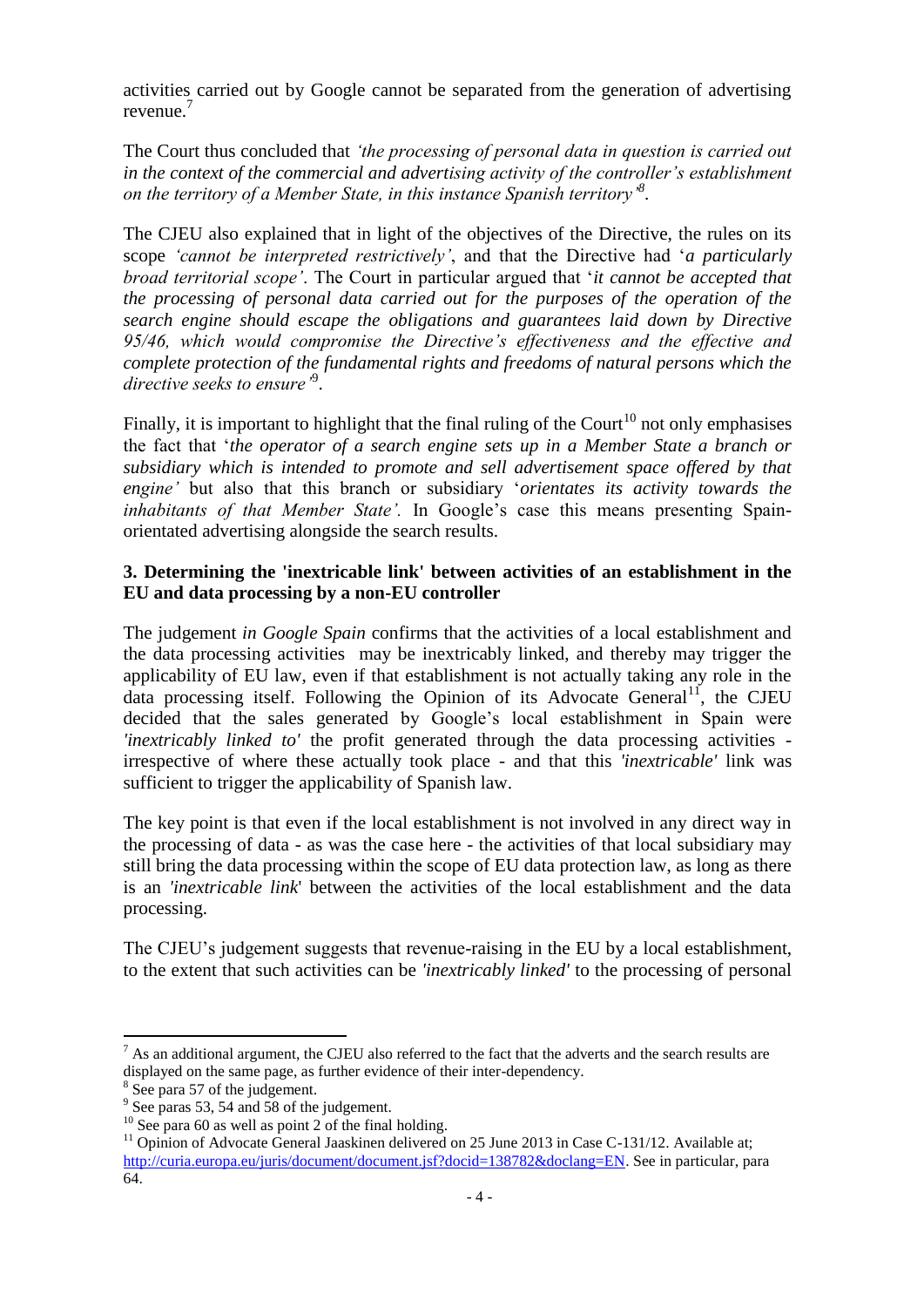data taking place outside the EU, is sufficient for the Directive to apply to such processing by the non-EU controller.<sup>12</sup>

The CJEU ruling was specifically concerned with the question of ad-serving by search engines, and with the extent to which a local advertising subsidiary may be considered as a 'relevant' establishment to trigger applicability of EU law. However, companies have many ways to organise themselves and different business models exist. Each scenario must be assessed on its own merits, taking into account the specific facts of the case. It would be a mistake to read the CJEU ruling too broadly, and conclude that any and all establishments with the remotest links to the data processing activities will trigger application of EU law.<sup>13</sup> It would be equally wrong to read the judgement too restrictively, and merely to apply it to the specific business model of search engine operators.

Depending on the facts of the case and the role which the local establishment plays, the judgement may apply to other non-EU companies whose business model relies on offering 'free services' within the EU, which are then financed by making use of the personal data collected from the users (such as for advertising purposes).

Further, and again, depending on the facts of each case, it cannot be ruled out that the activities of companies operating under other business models can also fall within the scope of EU law: the activities of foreign companies offering their services in the EU in exchange for membership fees or subscriptions, for example. This may even include organisations seeking donations - where this is done within the context of one or more establishments in the EU.

When reviewing the facts of the case, it may also be relevant that the proceeds from Spanish advertising generated by Google Spain SL are not necessarily used to fund www.google.es or any other European search service and, further, that the advertising contracts are generally entered into with the Google entity in Ireland<sup>14</sup>. This suggests that the necessary economic link between the activities of the local establishment and the data processing activities may not have to be particularly direct to meet the criteria.

To conclude, if a case by case analysis on the facts shows that there is an inextricable link between the activities of an EU establishment and the processing of data carried out by a non-EU controller, EU law will apply to that processing by the non-EU entity, whether or not the EU establishment plays a role in the processing of data. This confirms the Directive's broad territorial reach under Article 4(1).

This broad reach is expected to be further extended in the future by the rules set forth in the proposed General Data Protection Regulation<sup>15</sup> which more explicitly relies on the

1

<sup>&</sup>lt;sup>12</sup> This may potentially be the case, for example, for any foreign operator with a sales office or some other presence in the EU, even if that office has no role in the actual data processing, in particular where the processing takes place in the context of the sales activity in the EU and the activities of the establishment are aimed at the inhabitants of the Member States in which the establishment is located.

<sup>&</sup>lt;sup>13</sup> Some commercial activity, for example, may be so far removed from the processing of personal data that the existence of the commercial activity would not bring that data processing within the scope of EU law.

<sup>&</sup>lt;sup>14</sup> Hannah Crowther: 'Remember to forget me: the recent ruling in Google v AEPD and Costeja', *Computer and Telecommunications Law Review*, 2014.

<sup>&</sup>lt;sup>15</sup> COM/2012/011 final, Proposal for a Regulation on the protection of individuals with regard to the processing of personal data and on the free movement of such data (General Data Protection Regulation).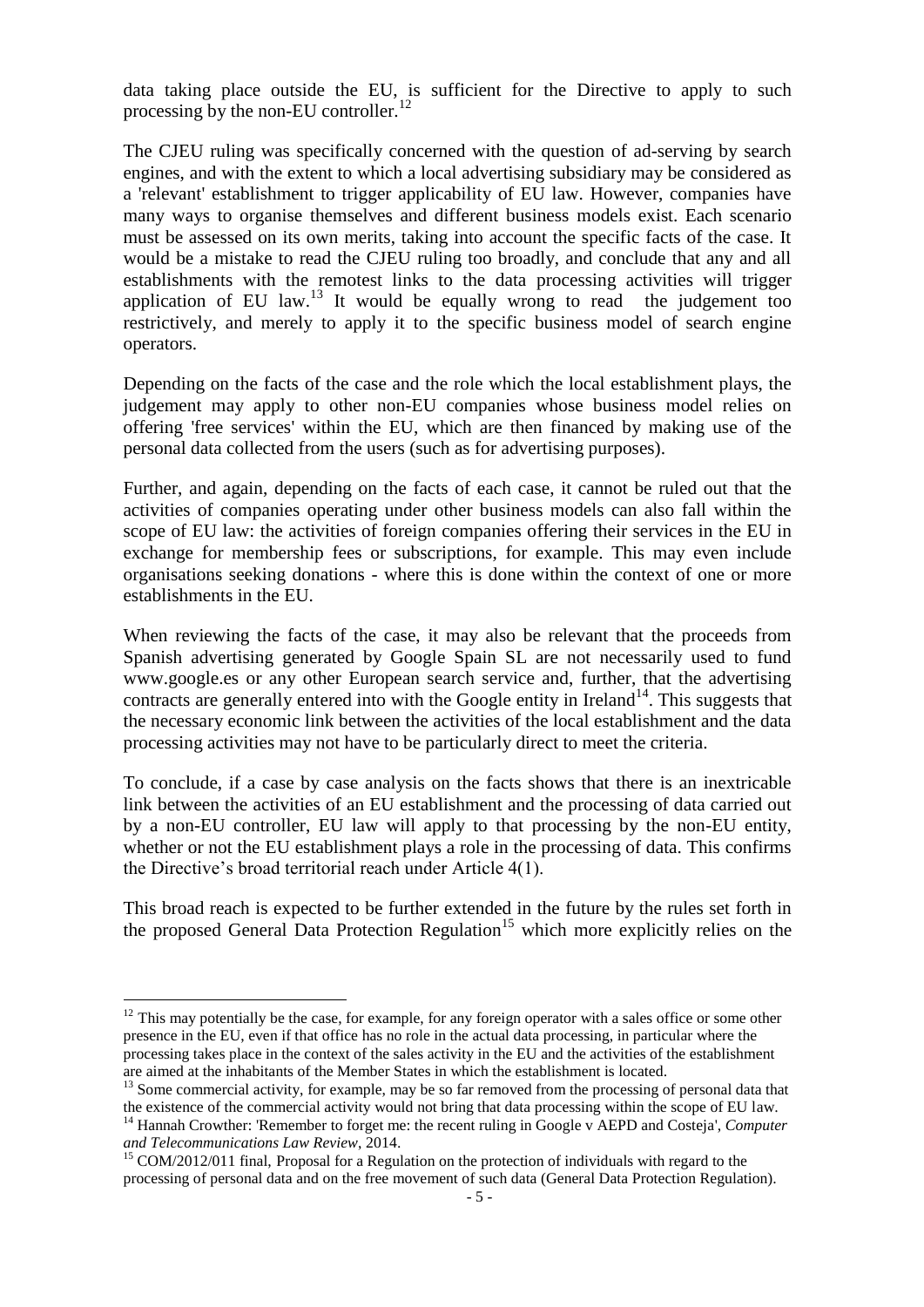*'effects principle'* to complement the *'territoriality principle'* when it comes to the activities of foreign data controllers in the  $EU^{16}$ .

### **4. Determining applicable law for organizations with multiple EU establishments**

The question arises which law applies where a company or group of companies operates throughout the EU and has sales offices or other establishments in several Member States, has designated a particular establishment in one EU Member State as its 'EU headquarters' and this establishment is the only one that carries out the functions of a controller in relation to the processing operations in question. Does this mean the controller needs to comply with the data protection law of only one Member State or will it also have to comply with some or all of the laws of the Member States where the company has establishments (which do not necessarily take any role in the processing operations themselves)? In other words, would the judgement lead to the application of several national data protection laws if the activities of several establishments of the same controller in the various Member States were *'inextricably linked'* to the data processing?

Whilst the CJEU did not address this issue directly, neither did it distinguish its ruling according to whether or not there is an EU establishment which acts as a controller or otherwise plays a role in the processing activities. Instead, the judgement added, with general applicability, a new interpretation of what *'in the context of the activities of an establishment'* means*:* the element of the *'inextricable link'* to the processing activities.

That said, the CJEU pointed out that one of the reasons for taking the approach it took was to prevent individuals from being deprived of the protection guaranteed by the Directive. This argument would not necessarily apply where a foreign company publicly identifies an EU-based entity as a controller, and which, also on the facts of the case, does indeed determine the purposes and means of the processing. In this case EU law would apply in any event. What would be at stake is not whether or not EU data protection law would apply at all. Instead, the question would be, which of the national EU data protection laws would apply. Would it be, for example, Irish law, Spanish law or both that would apply to the activities of a foreign company headquartered in Ireland but also established in Spain?

If the company were to be only subject to the data protection law of one Member State, and not also of another, the baselines provided by the Directive would still provide a relatively high level of protection for the individuals concerned. That said, and precisely because of the current lack of full harmonisation, it does matter which Member State's law applies. The Directive does not create a 'one-stop-shop' whereby it would only be the law of the Member State of the 'EU headquarters' that would apply to all processing of personal data throughout the EU.

Instead, whenever there is an establishment in any EU country, it has to be assessed in each case whether any particular processing activity is carried out in the context of the activities of that establishment. It is not at all uncommon that a company headquartered in one EU Member State and having operations in multiple EU Member States would

<sup>&</sup>lt;sup>16</sup> See also para 56 of the Advocate General's Opinion, which explains that such an approach, attaching the territorial applicability of EU legislation to the targeted public, is consistent with the Court's case-law.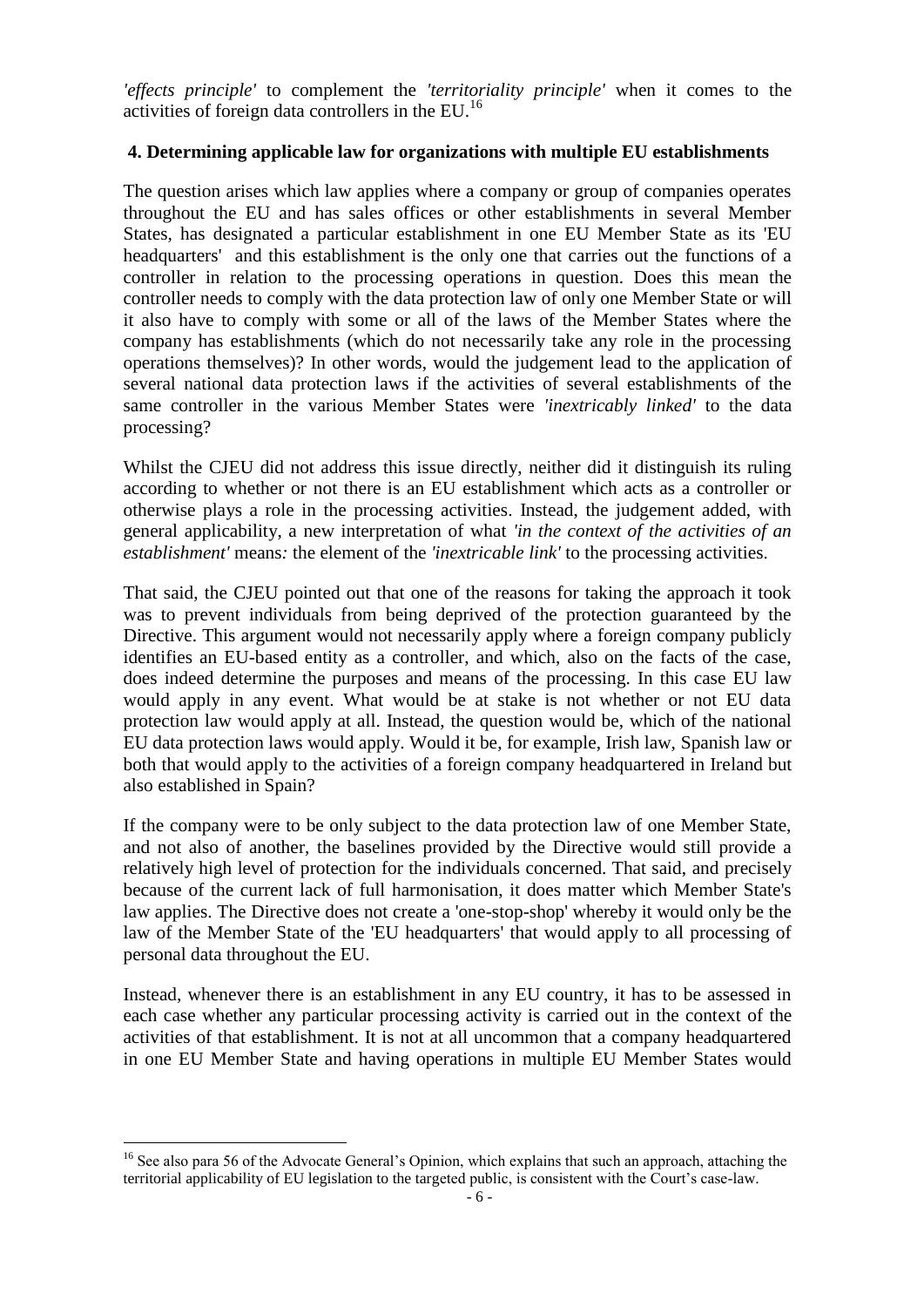need to comply with the laws of each of these Member States (perhaps in respect of different parts of its processing operations) $17$ .

To illustrate, a bank headquartered in one Member State but offering retail banking services and operating a large number of branch offices throughout the EU must comply with each of these local laws. What applies in the off-line, bricks-and-mortar world, must also apply in the digital world. The contrary could risk encouraging all businesses that are sufficiently mobile, such as many engaged in doing business online, to engage in forum shopping. In turn, this could encourage a regulatory race to the bottom when it comes to data protection.<sup>18</sup>

## **4. Conclusion: the '***inextricable link***' test as a new element to the analysis of** *'in the context of the activities'*

In conclusion, on the basis of the judgement in *Google Spain*, an additional element should be added to the criteria described in the WP29 Opinion on applicable law, which may trigger the applicability of EU/national law: the criteria of an *'inextricable'* (in this specific case economic) *'link'* between an activity and the data processing. In its judgement, the CJEU identified this *'inextricable link'* taking into consideration the advertisement-financed business model of free on-line services, which is currently the most common mode of operating businesses on the internet. In addition, the judgement suggests that other business models, and different forms of activity (including revenueraising) in an EU Member State may also trigger the applicability of EU law, although the assessment must be made on a case by case basis.

Irrespective of where the data processing itself takes place, so long as a company has establishments in several EU Member States which promote and sell advertisement space, raise revenues or carry out other activities, and it can be established that these activities and the data processing are "*inextricably linked*", the national laws of each such establishments will apply.

The judgement provides useful clarification on two aspects: first, the judgement makes it clear that the scope of current EU law extends to processing carried out by non-EU entities with a 'relevant' establishment whose activities in the EU are *'inextricably linked'* to the processing of data, even where the applicability of EU law would not have been triggered based on more traditional criteria. Second, the judgement also confirms that where there is an *'inextricable link'* - according to Article 4(1)(a) of Directive 95/46/EC, there may be several national laws applicable to the activities of a controller having multiple establishments in various Member States.

1

 $18$  In this respect it is useful to refer also to Article 28(6) of the Directive, which provides that each supervisory authority is competent, whatever the national law applicable, to exercise, on the territory of its own Member State, the powers conferred on it in accordance with Article 28(3) of that Directive. Article 28(6) of the Directive also provides that each authority may be requested to exercise its powers by an authority of another Member State and that the supervisory authorities are to cooperate with one another to the extent necessary for the performance of their duties, in particular by exchanging all useful information. With regard to penalties, the CJEU in its judgement in *Weltimmo, para 60,* concluded that a supervisory authority *'cannot impose penalties on the basis of the law of that Member State on the controller with respect to the processing of those data who is not established in that territory, but should, in accordance with Article 28(6) of that Directive, request the supervisory authority within the Member State whose law is applicable to act'.*

<sup>17</sup> See also para 28 of the *Weltimmo* judgement.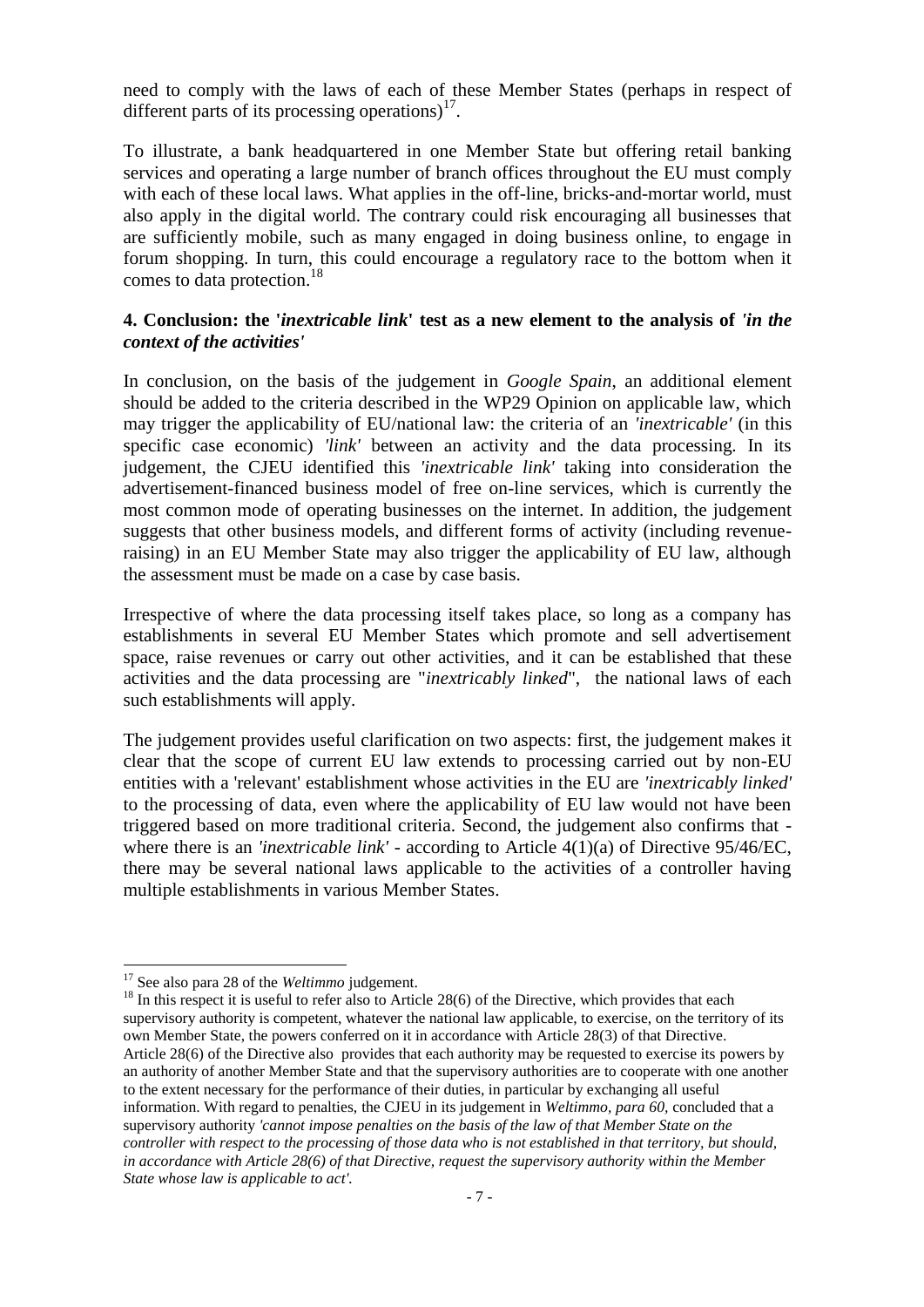### **Annex 1: Amendments to 2010 Opinion**

Page 16, Example No. 5: Internet service provider (modifications marked up on original example)

An internet service provider (the data controller) has its headquarters outside the EU,

e.g. in Japan. It has commercial offices in most Member States of the EU, and an office

in Ireland dealing with issues connected with the processing of personal data, including in particular IT support. The controller is developing a data centre in Hungary, with employees and servers devoted to the processing and storage of data relating to the users of its services. These establishments of the Japanese controller in Japan also has other establishments in the various Member States of the EU engage in with the following different activities:

-the data centre in Hungary is only involved in storage of data relating to the users of the ISP's services and technical maintenance;

-the commercial offices of the ISP engage in various sales, marketing and organise general advertising activities campaigns;

-the office in Ireland is the only establishment within the EU, with activities in the context of which personal data are effectively being processed (notwithstanding the input from the Japanese headquarters).<sup>19</sup>

The 'establishment' test under Article 4(1)(a) of the Directive means that the Directive will apply where processing is carried out in the context of the activities of an establishment of the controller on the territory of a Member State. In light of the judgement of the CJEU in *Google Spain*<sup>20</sup> in order to see whether this test is met, it must be considered whether the activities of the local establishment are *'inextricably linked'* to the processing of personal data. This should be assessed case by case for each establishment.

Should it appear that the main processing operations of the ISP are not subject to local data protection law in the Member States, because there is no inextricable link between the data processing and the activities of the local establishments, this would be without prejudice however to the application of local, e.g. Hungarian law to a distinct processing of personal data activity carried out by the Hungarian data centre, in relation to its own activities – for instance processing of personal data concerning the employees of the data centre.

The activities of the Irish office may trigger the application of EU data protection law based on traditional criteria: personal data are processed in the context of the Irish office's activities, therefore such processing is subject to EU data protection legislation. The law applicable to processing carried out in the context of the Irish office's activities

<sup>&</sup>lt;sup>19</sup> Note that each establishment may also process personal data in the context of its own activities, for example, each establishment also processes personal data of its own employees. These processing operations are distinct from the processing operations of the Japanese ISP, and for these, in any event, local law applies, as will be shown below.

<sup>20</sup> CJEU C-131/12 Google Spain v Agencia Española de Proteccion de Datos.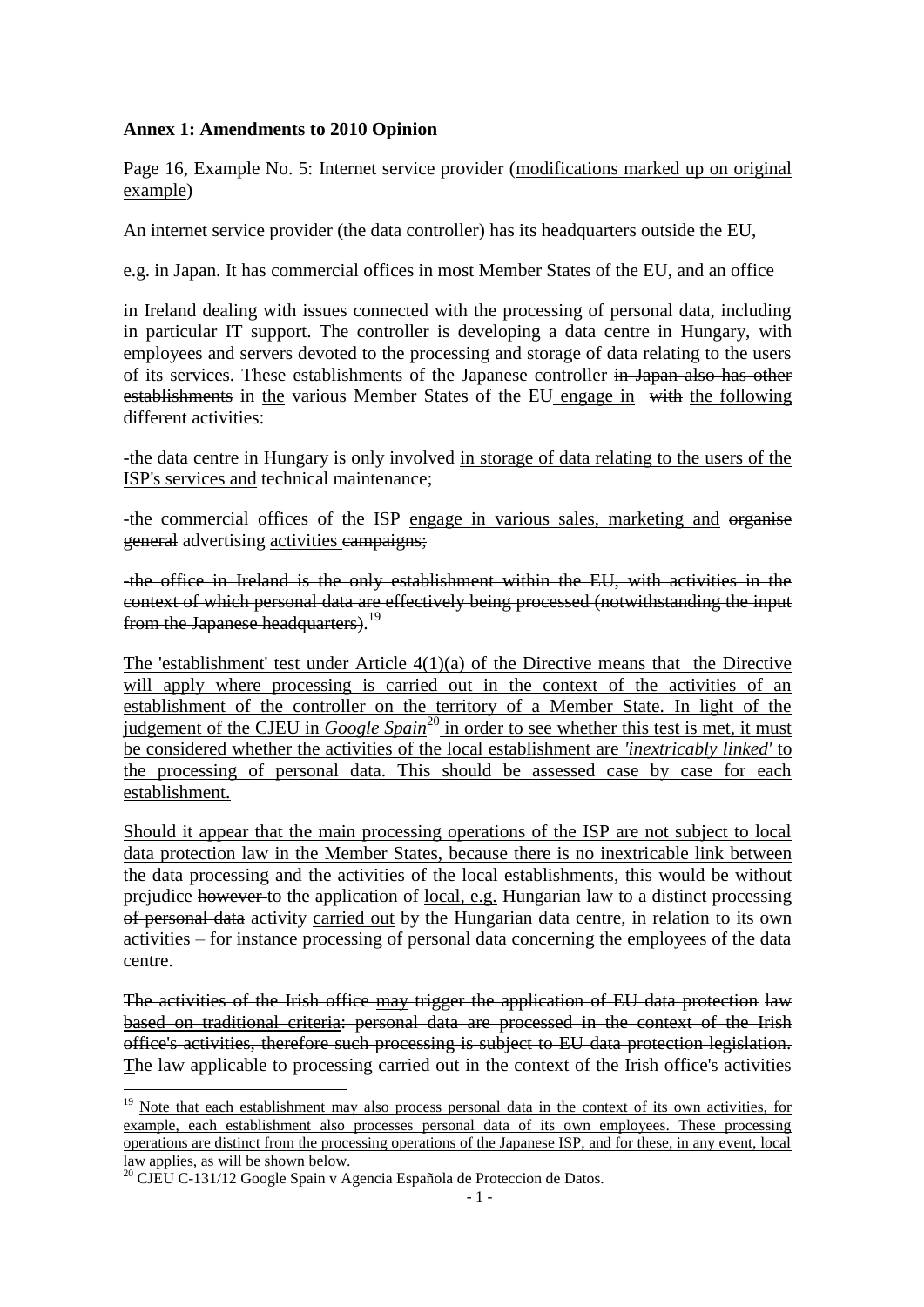is Irish data protection legislation, regardless of whether the processing takes place in Portugal, Italy or any other Member State. This means that, in this hypothesis, the data centre in Hungary would have to comply with Irish data protection law with regard to the processing of the personal data of the users of the service provider.

For the commercial offices based in the various other Member States, a case-by-case assessment must be made: their activities may or may not be considered *'inextricably linked'* to the processing of personal data, therefore, their local laws may or may not apply to the processing operations of the Japanese ISP. if their activity is limited to general non-user-targeted advertising campaigns which do not involve the processing of users' personal data, they are not subject to EU data protection laws. However, For example, if the ISP (the controller) decides to conduct  $\alpha$ -processing activity directed at the inhabitants of the Member State where it has an establishment, that is carried out in the context of the activities of that local establishment involving the personal data of individuals in the country where they are established (such as sending targeted advertisements to users and possible future users for their own business purposes), they will have to comply with the local data protection legislation. The same applies for other situations provided that an inextricable link (which may also be purely economic such as in *Google Spain*) exists.

As to the activities of the Irish and the Hungarian establishments, when assessing whether Irish or Hungarian law applies to the processing of data by the Japanese controller, as in all other cases, it must be considered whether the activities of the Irish or Hungarian office are *'inextricably linked'* to the processing of personal data by the Japanese controller.

If no connection *'inextricable link'* can be established between the processing of data and the activities any of the Hish-Japanese ISP's-establishments in the EU (e.g. IT support is very limited and there is no involvement in the processing of personal data or other 'inextricable link', economic or otherwise), other provisions of the Directive could still trigger the application of data protection principles, for example if the controller uses equipment in the EU. This is considered in chapter III.3 below.

Page 27, Example No. 11: Social network having its headquarters in a third country and an

establishment in the EU (modifications marked up on original example)

<u>.</u>

A social network platform has its headquarters in a third country and a single establishment

in a one Member State only. It has no other establishments in any other Member State. The establishment defines and implements the policies relating to the processing of personal data of EU residents. The social network actively targets residents of all EU Member States, which constitute a significant portion of its customers and revenues. It also installs cookies on EU users' computers.

In this case, the applicable law will be, pursuant to Article  $4(1)a$ , the data protection law of the Member State where the company is established within the EU. $^{21}$ 

 $21$  In contrast, if the social network provider has more than one establishment in different Member States, e.g. sales and advertising offices, the social network service could fall under Art. 4 (1) (a) in each of those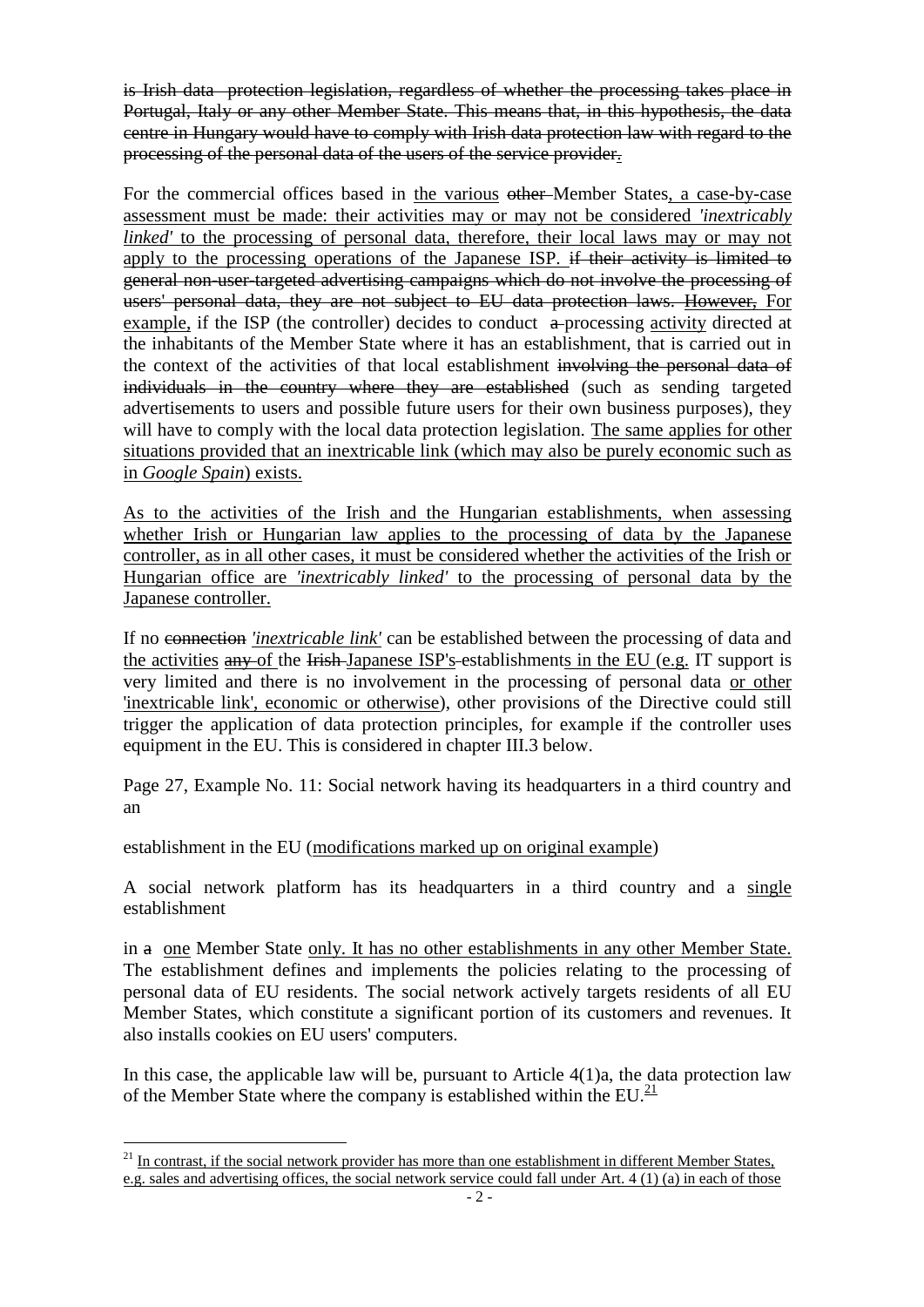The issue of whether the social network makes use of equipment located in other Member States' territory is irrelevant, since all processing takes place in the context of the activities of the single establishment and the Directive excludes the cumulative application of Articles 4(1)a and 4(1)c.

However, the supervisory authority of the Member State where the social network is established in the EU will - pursuant to Article  $28(6)$  – have a duty to cooperate with other supervisory authorities, in order for example to deal with requests or complaints coming from residents of other EU countries.

- Page 12-

Deletion of the last paragraph on this page.

- Page 13 -

Deletion of the first paragraph on this page.

- Page 14-

Deletion of the following paragraph:

'Where the establishment processes personal data in the context of the activities of another establishment, the applicable law will be that of the Member State in which the other establishment is located.'

-Page 31-

<u>.</u>

Deletion of the entire Section '*IV.2. Improving current provisions*', considering that these forward-looking statements have since then been replaced by further guidance provided by the WP29 in the context of the data protection reform.

Member States provided that an *'inextricable link'* to the activities of the local establishments can be established.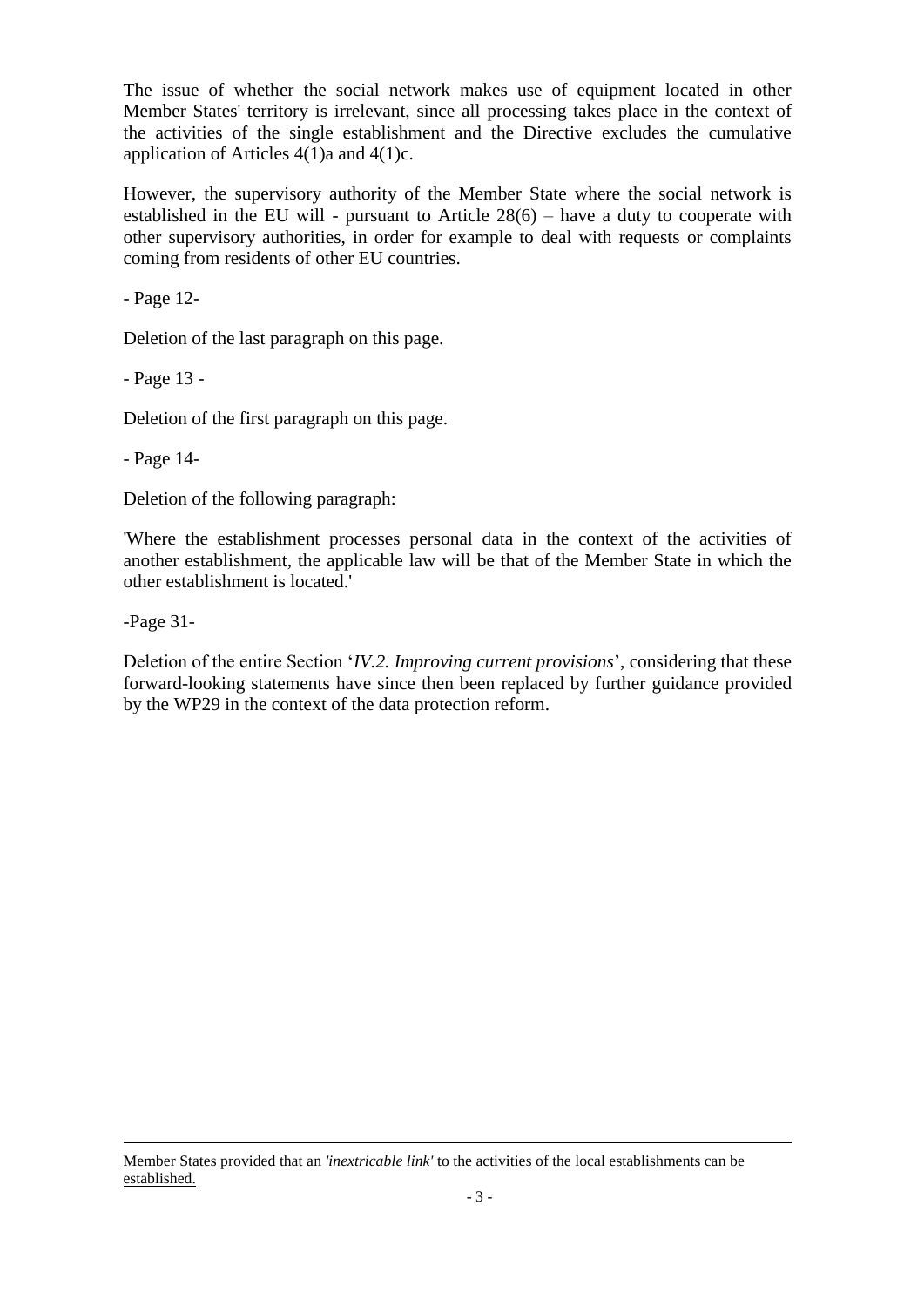# **Annex 2: Additional examples**

The following examples are added to provide further clarification of the extent to which EU Member States' data protection laws apply to the processing of personal data by an international company - or group of companies. The examples aim to apply Article 4 of Directive 95/46/EC in light of the reasoning of the CJEU in *Google Spain*.

# **1. A social networking service headquartered in Toronto**

- A company operating a global social networking service has its headquarters outside the EU, in Toronto and its site is increasingly used by individuals across the EU as well. The company is part of a group of companies, operating a variety of different businesses in different parts of the world, at the moment almost exclusively outside of Europe.
- The company has only one establishment in Europe, a wholly-owned subsidiary in France, engaged in the wholesale import and export of gourmet food and wine. The activities of the French subsidiary are in no way related to the activities of the social networking site. The French business does not process any personal data in connection with the social networking business – this all takes place in Toronto. Neither does the French business sell or market advertisement or subscriptions with regard to the social networking site.
- There is ultimately a financial connection between the service provider and the French establishment. They operate as part of the same corporate group and the activity of the French establishment ultimately and indirectly thus may also support and benefit the provision of the service based in Toronto.
- However, being part of the same corporate group in itself, without any further indicative factors, is not sufficient to establish that there is an 'inextricable link' between commercial activity taking place in the context of an EU establishment and the processing of personal data. Therefore, the processing of personal data in this case does not take place within the context of the company's establishment in France, and therefore Article 4.1(a) cannot be used to establish the applicability of French law.

# **2. Online newspaper published in Washington DC**

- An online newspaper is based and published in Washington DC but is read by people across the world. The publishing company's headquarters are in the US. The online newspaper is a 'subscription only' service: it can only be accessed by subscribers.
- The company has offices in each EU Member State, and these each carry out the same role in terms of advertising and marketing the various 'local' editions of the paper, collecting personal data about subscribers, managing their subscriptions, sending them special offers for sponsored products, etc.